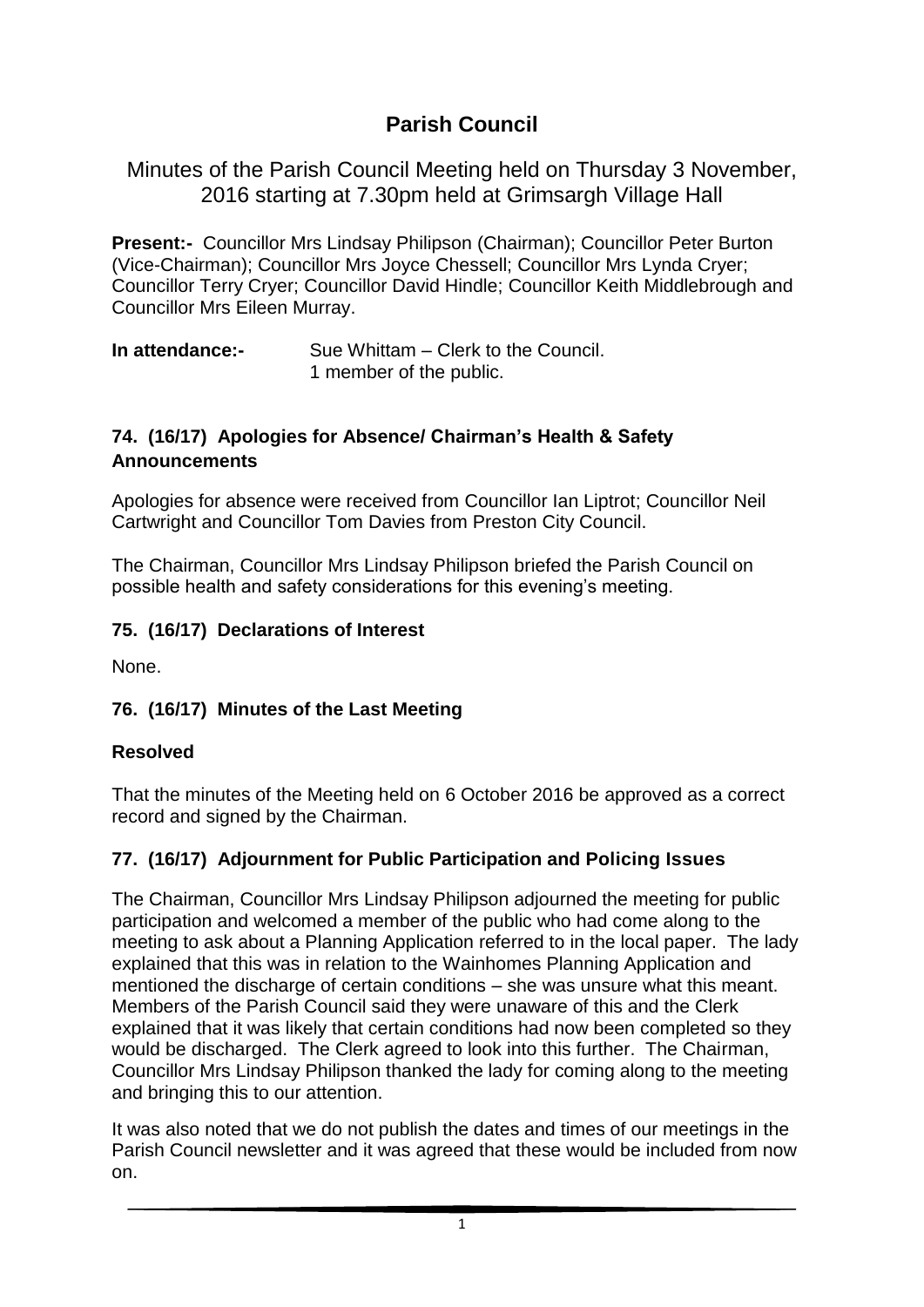The Chairman, Councillor Mrs Lindsay Philipson then reconvened the meeting.

## **78. (16/17) Town and Country Planning Act, 1990**

The Parish Council considered the following Planning Application:-

06/2016/1017 - Grimsargh Reservoirs, Preston Road, Grimsargh. Reserved matters application (namely appearance, landscaping, layout and scale) pursuant to outline planning permission (06/2016/0234) for 12 no residential dwellings.

The Parish Council noted the following Planning Application:-

06/2016/0973 - 244 Longridge Road Grimsargh PR2 5AQ Two storey rear and single storey side extension. This was circulated to the Parish Council and no concerns were raised. Comments were due by 28 October 2016.

With regard to Planning Application 06/2016/1017 it was unanimously agreed to support this Reserved Matters Planning Application as it was almost identical to the Outline Planning Application that had previously been submitted and approved.

It was further noted that the Planning Application for Park House Farm (06/2016/0719) would be considered by the Planning Committee at their meeting to be held on 10 November 2016 and that Haighton Parish Council would be speaking at the Committee to support their objection to the application. It was noted that the report to Planning Committee had stated that the speed limit on Whittingham Road was 30 MPH when in fact it was the National Speed Limit at the site location – this would be brought to the attention of the Planning Officer.

## **Resolved**

**1)** That, with regard to Planning Applications 06/2016/1017 it was unanimously agreed to support this Reserved Matters Planning Application as it was almost identical to the Outline Planning Application that had previously been submitted and approved.

**2)** The Parish Council noted Planning Application 06/2106/0973 for 244 Longridge Road, Grimsargh.

**3)** The Parish Council further noted that the Planning Application for Park House Farm (06/2016/0719) would be considered by the Planning Committee at their meeting to be held on 10 November 2016.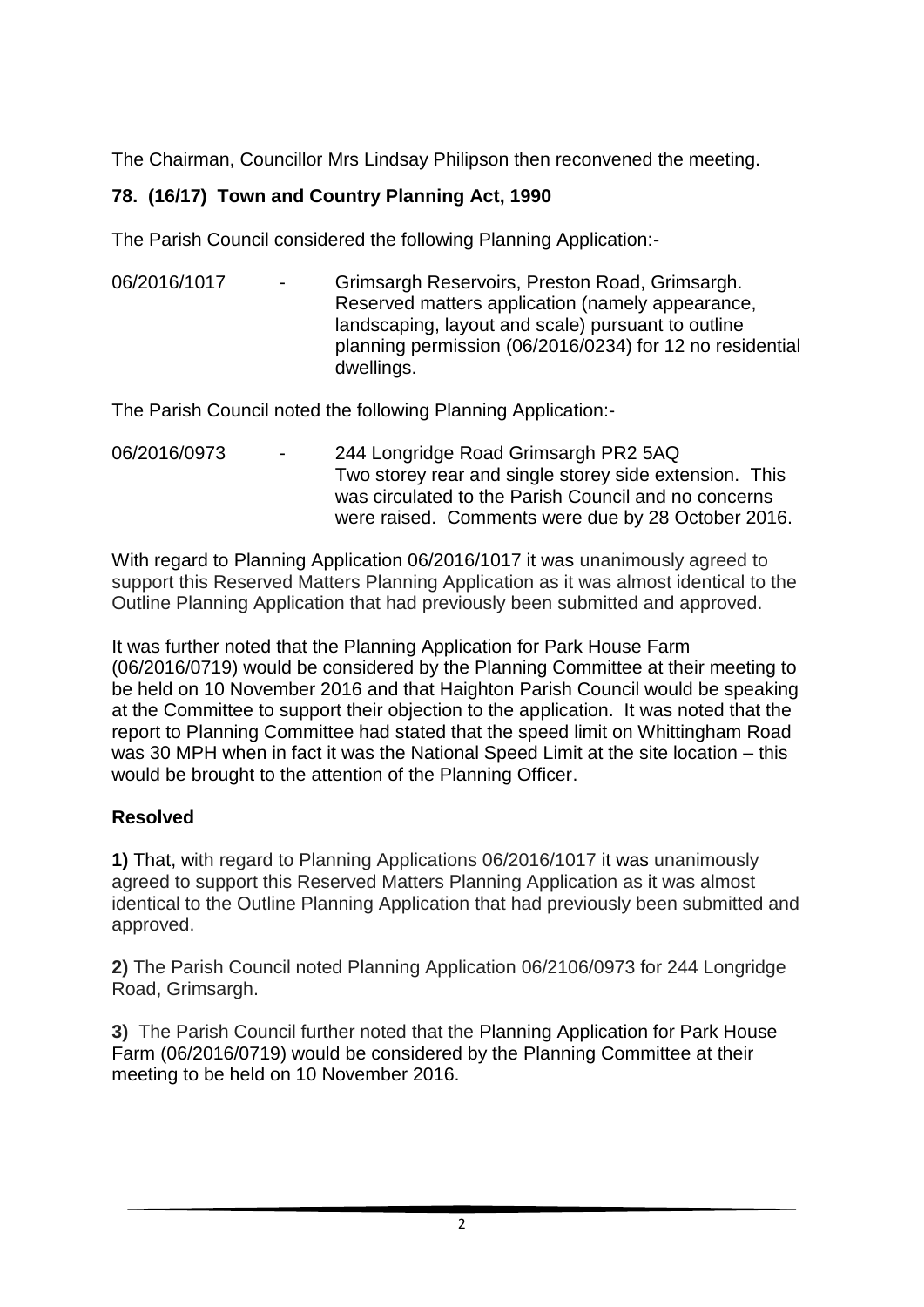## **79. (16/17) Report from the Neighbourhood Planning Working Group**

The Chairman, Councillor Mrs Lindsay Philipson gave a verbal update to the Parish Council on progress with the development of a Neighbourhood Plan for Grimsargh. She explained that the first Neighbourhood Forum would be held at the Village Hall on 30 November 2016 between 5.30 pm – 8.30pm and that a draft flyer had been prepared and sent off to Amelia at AVJ for design and printing.

The Chairman, Councillor Mrs Lindsay Philipson also informed the Parish Council that she had spoken to Mrs Ward the Head Teacher at St Michael's School and she was very enthusiastic about the Neighbourhood Plan. The Chairman, Councillor Mrs Lindsay Philipson would be going along to the school and talking to the School Council. She also informed the Parish Council that she would be going with Councillor Mrs Eileen Murray to talk to the Guides and it was important that other groups in the village were contacted and engaged at an early stage. Councillor Keith Middlebrough said he would try and come along to the meeting with the Guides and he would also speak to the pub and club about the Neighbourhood Plan. Councillor Peter Burton agreed to speak to the Scouts.

It was noted that a dedicated Facebook Page and website for the Neighbourhood Plan had been set up by Sally Gorton and a Neighbourhood Plan logo had also been designed.

It was reported that the Brownies had kindly agreed to help on the 30 November and the Steering Group were proposing that there would be "themed" tables with a facilitator for each theme. The Chairman, Councillor Mrs Lindsay Philipson had contacted a number of local businesses and had been promised prizes for the competitions being held at the Neighbourhood Forum event.

It was noted that the Steering Group would be meeting again on 16 November 2016 to finalise the arrangements for the Neighbourhood Forum.

#### **Resolved**

That the report is received and noted.

#### **80. (16/17) Longridge Neighbourhood Plan**

The Parish Council gave consideration to the draft Longridge Neighbourhood Plan. It was noted that the closing date for comments was 28 November 2016.

Councillor Mrs Eileen Murray said there were some good specific policies such as Policy 5 relating to design and layout. After a general discussion it was agreed that the Clerk should respond to the draft Longridge Neighbourhood Plan and comment on concerns about increased traffic in Grimsargh, especially caused by the new developments proposed in Longridge, and also concerns that there should be no merging of settlements ie between Longridge and Grimsargh. This was unanimously agreed.

#### **Resolved**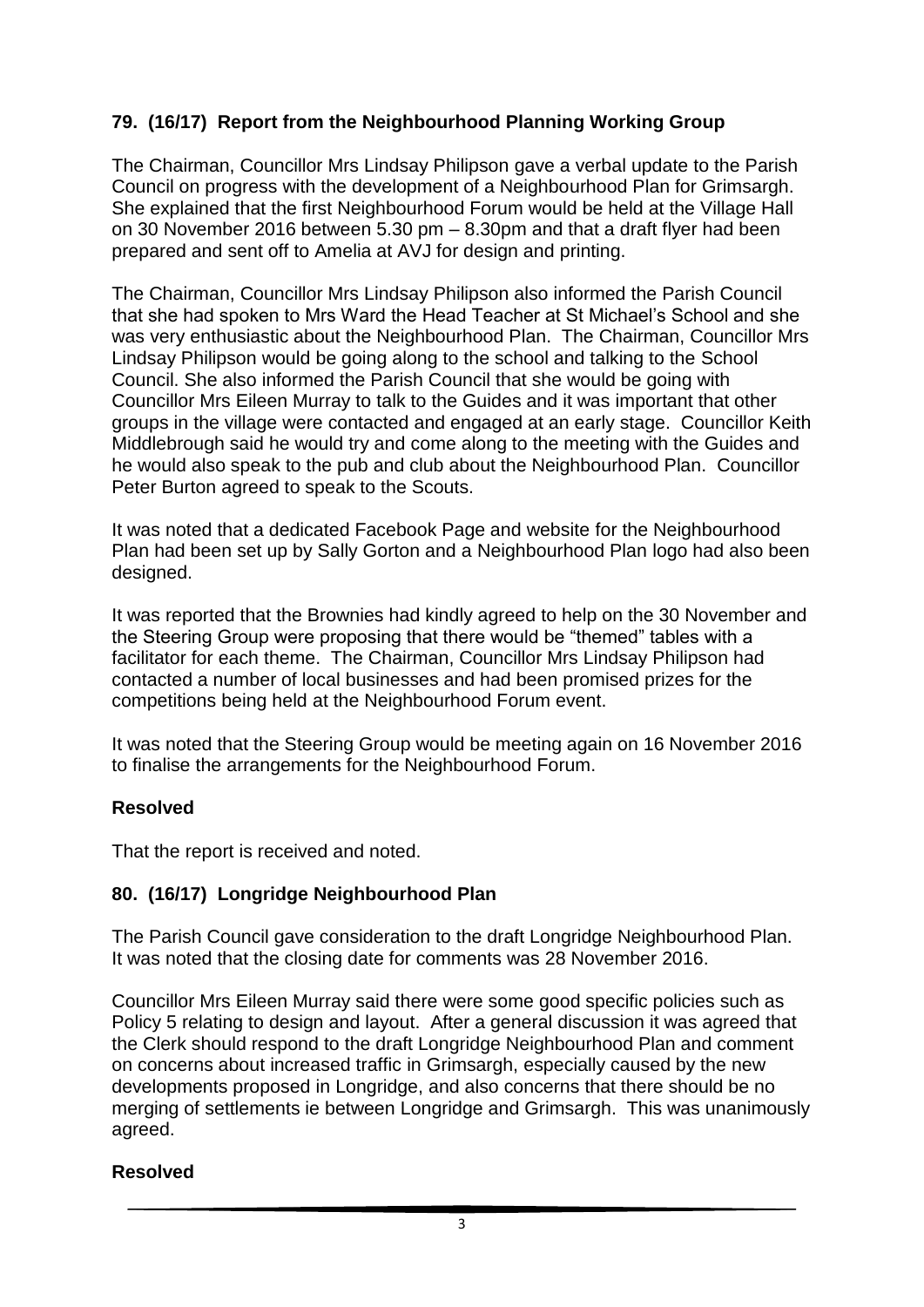That the Clerk responds to the draft Longridge Neighbourhood Plan and comment on concerns about increased traffic in Grimsargh, especially caused by the new developments proposed in Longridge, and also concerns that there should be no merging of settlements ie between Longridge and Grimsargh.

## **81. (16/17) Report from the Finance Working Group**

The Clerk presented the report from the Finance Working Group from their meeting held on 1 November 2016. The notes from the meeting had been circulated to the Parish Council. The Clerk reported that a number of financial documents needed updating including the Financial Risk Assessment and the Financial Rules and Regulations and that these would be presented as separate items for approval at the December meeting of the Parish Council. In addition the Parish Council also had to prepare an Annual CIL Statement for publication on our website and likewise this would also be presented as a separate report to the December meeting.

Councillor Peter Burton gave a quick overview about the proposed budget for 2017/2018 and explained that an increase in the precept was likely. The final budget would need to be signed off at the December meeting of the Parish Council.

The Chairman, Councillor Mrs Lindsay Philipson reminded the Employment Working Group that they needed to hold a meeting to discuss the Clerk's hours and salary as any changes would need to be included in the proposed budget.

#### **Resolved**

That the report is received and noted.

#### **82. (16/17) Report from the Wetlands Working Group**

The Chairman, Councillor Mrs Lindsay Philipson presented the report from the Wetlands Working Group from their meeting held on 14 October 2016. The notes from the meeting had been circulated to the Parish Council.

The Chairman, Councillor Mrs Lindsay Philipson reported that the Wetlands Working Group had gone through the draft document for the Charitable Incorporated Trust (CIO) and this would be discussed further with Donna Carney from Community Futures at a meeting being held on 8 November 2016.

A meeting had also been set up with Groundwork Trust to be held on 7 November to discuss an updated maintenance plan for the Wetlands and also to set up a similar document for the Nellie Carbis Millennium Woodland.

The Chairman, Councillor Mrs Lindsay Philipson explained that a meeting had been held with United Utilities and the Working Group had also been introduced to the developers of the land fronting the Wetlands. The developers were Eccleston Homes from Warrington who were small but successful housebuilders in the North West. A copy of the proposed house designs produced by Eccleston Homes was circulated to the Parish Council and it was noted that as discussed earlier the Reserved Matters application for the Wetlands had now been submitted and was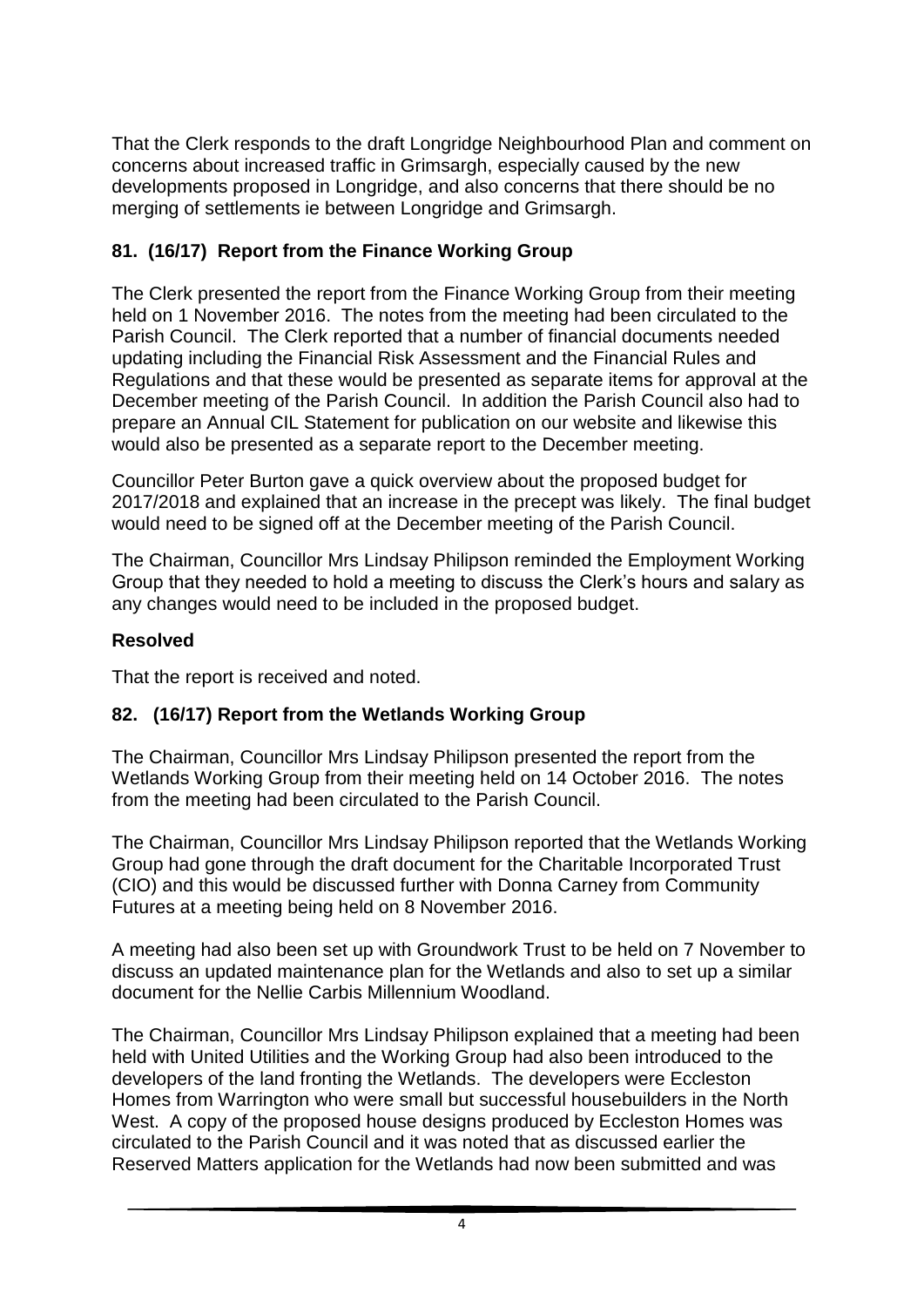supported by the Parish Council. The Chairman, Councillor Mrs Lindsay Philipson said that it was likely that Eccleston Homes would wish to rent some of the land near to the Wetlands to store building materials etc but this would be discussed further and brought back to the Parish Council for approval.

#### **Resolved**

That the report is received and noted.

### **83. (16/17) Parish Council Newsletter**

The Clerk circulated the draft newsletter items for our December newsletter and these were agreed. It was noted that the draft newsletter would be sent off to Amelia at AVJ after Remembrance Sunday so we could include an item and photos from the event.

It was noted that the distribution list for the newsletters needed updating and also our new Parish Councillor, Councillor Ian Liptrot would need adding to the list of distributors. Councillor Peter Burton agreed to do this.

### **84. (16/17) Provision of Defibrillators – update**

The Clerk gave an update on the defibrillators – all were now installed and the invoice for the installation had been agreed for payment at the last meeting of the Parish Council. The Clerk had spoken to the North West Ambulance Service and they had confirmed that they did not need to come and commission each defibrillator as the code on the cabinets was pre-set to a default code. The Clerk explained that a weekly check needed to be carried out to make sure it was in the cabinet and that it was rescue ready. It had to be checked to ensure that the defibrillator and the pads were in date.

The Clerk explained that if a defibrillator is used in an incident it will either be placed back by the paramedic or health professional or taken with the patient to the hospital. The details will be on the system so North West Ambulance will know who it belongs to and either it will be placed back in the cabinet by the ambulance staff or occasionally they will contact the custodian and ask them to collect it.

Each month a report needs to be sent to Cheryl Pickstock at North West Air Ambulance and it was noted that this was a standard form that verified all was ok and visual checks have been carried out.

The Clerk reported that informal training was available that would be about one hour long and aimed to help people familiarise themselves with the use of the defibrillator together with some general CPR training. However, it was noted that you did not need to be trained to be able to use a defibrillator.

It was agreed that a training session would be held at the Village Hall – any Friday afternoon in January 2017 and that Councillor Keith Middlebrough would also ask the Club to see if they wished to hold as session there. There would be no cost for the trainer.